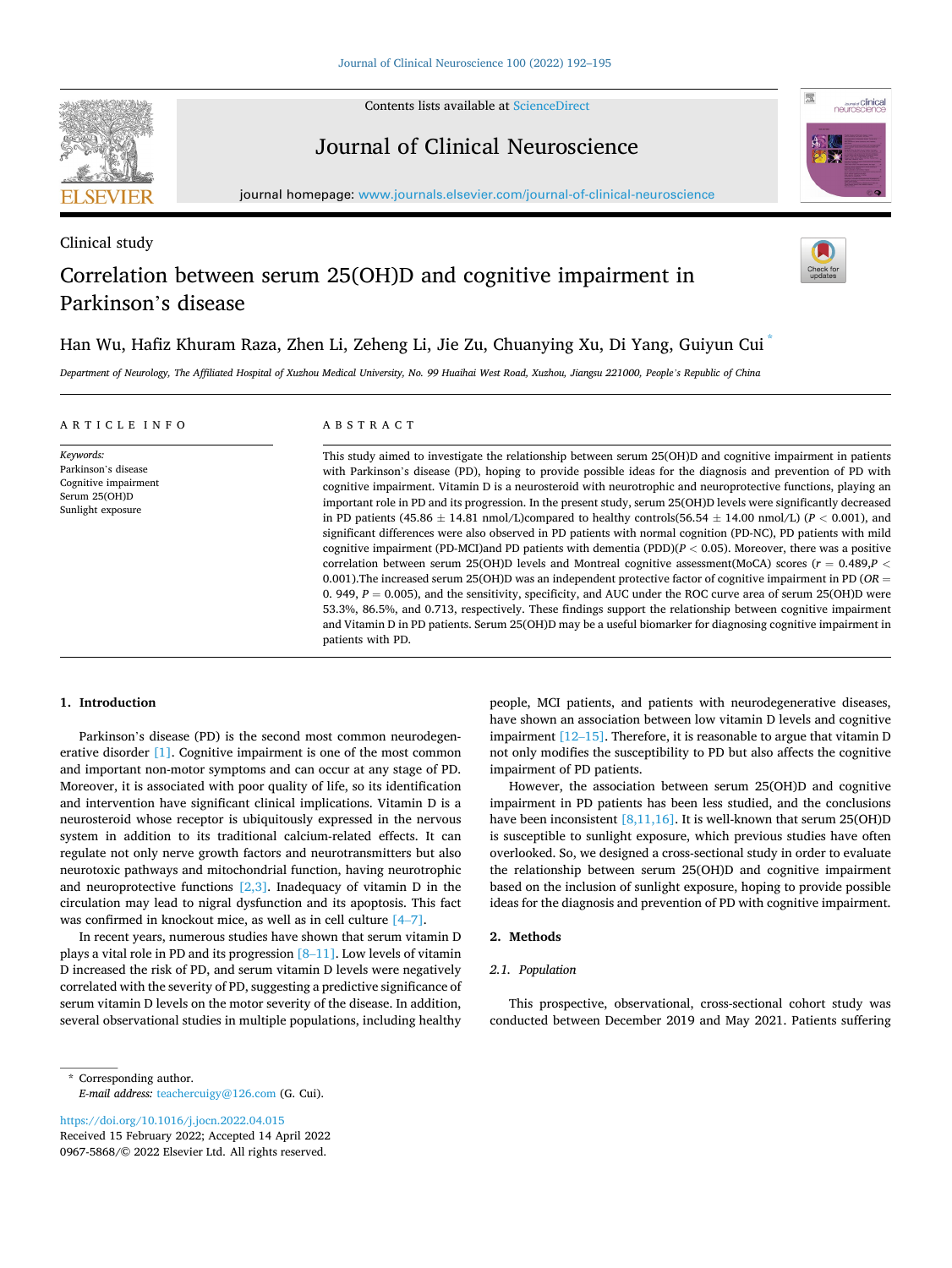from PD, who were admitted to the Parkinson's Center in the Affiliated Hospital of Xuzhou Medical University, diagnosed by the recommended criteria of the International Parkinson and Movement Disorder Society (MDS) in 2015, were all considered eligible for inclusion [\[17\]](#page-3-0). We excluded patients with the following features: history of familial PD; the use of dietary supplements containing vitamin D in the previous six months; disorders such as aphasia, deafness, delirium, major depression, mental disorders which may affect cognitive function and assessment. The PD patients were then further divided into PD-NC, PD-MCI, and PDD groups according to the diagnostic criteria for PD-MCI and PDD recommended by the MDS [\[18](#page-3-0)–19].In addition, 70 age- and sex-matched healthy individuals examined at our hospital's health examination center during the same period were selected as the healthy control group (HC). This study was reviewed and approved by the ethics committee of the affiliated hospital of Xuzhou Medical University, and all subjects voluntarily signed an informed consent form after knowing the contents of the study.

# *2.2. Data collection*

Anthropometry and medical history – Anthropometry includes age, gender, alcohol consumption, smoking, and BMI. Medical history mainly includes whether there is a history of hypertension and diabetes.

Sunlight exposure – Patients or caregivers were asked, "Please recall the daily direct sunlight exposure time outdoors for recent seven days from yesterday, and write it down day by day." (Required to be accurate to 0.5 h). These numbers were summed and then divided by 7 to calculate the average daily sunlight exposure for nearly a week.

Evaluation of symptoms in PD patients – The following clinical parameters were collected: the rating of motor symptoms using the part-III scores of the Unified Parkinson Disease Rating Scale (UPDRS); disease severity by the Hoehn-Yahr (H-Y) staging system [\[20\],](#page-3-0)global cognitive functions using the MoCA.

Measurement of serum 25(OH)D – 3 ml of fasting venous blood was collected from the hospitalized PD patients in the early morning of the following morning and the control group on the day of the health examination, followed by centrifugation at 3000 R/min for 5 min, and the serum was separated and stored in a − 80 °C freezer to be tested centrally. The 25(OH)D content of the serum was detected by ELISA. Human 25(OH)D kit was purchased from Guangzhou Phicon biotech Co., and the operation procedures were performed strictly according to the kit instructions.

Statistical analysis – Statistical analysis was performed using SPSS22.0. The measurement data that conformed to normal distribution were described by mean  $\pm$  standard deviation (x  $\pm$  s), and the independent samples *t*-test was used to compare data between two groups. The data of the three groups were compared by one-way ANOVA. Measurements that did not follow a normal distribution were expressed as a median and interquartile range, counts were statistically described using rate (%), and a chi-square test was used for the data comparison. Pearson correlation analysis was used to test the correlation between serum 25(OH)D and cognitive (MoCA scores) in the PD group. ROC curves were used to determine the diagnostic value of serum 25(OH)D in PD patients with cognitive impairment. *P <* 0.05 was considered statistically significant.

#### **3. Results**

#### *3.1. General data and serum 25(OH)D in each group*

The comparison of demographic, clinical, and laboratory data of study subjects in each group is shown in Table 1 and Table 2. There were no significant differences in age, gender, BMI, years of education, smoking, drinking, sunlight exposure, hypertension, and diabetes between the PD and control groups ( $P > 0.05$ ). Serum 25(OH)D was significantly decreased in PD patients compared to controls (*P <* 0.001)

#### **Table 1**

| Comparison of general data and serum 25(OH)D between patients and control |  |  |  |  |
|---------------------------------------------------------------------------|--|--|--|--|
| groups                                                                    |  |  |  |  |

| Characteristic                            | Healthy controls $(n =$<br>70) | PD patients $(n =$<br>112) | $\boldsymbol{P}$ |
|-------------------------------------------|--------------------------------|----------------------------|------------------|
| Age (years)                               | $66.7 \pm 8.7$                 | $65.0 \pm 8.0$             | 0.165            |
| Gender, male/female                       | 38/32                          | 69/43                      | 0.329            |
| Years of education<br>(year)              | 9.0(6.0, 12.0)                 | 9.0(6.0, 12.0)             | 0.05             |
| Body mass index (kg/<br>m <sup>2</sup>    | $23.42 \pm 3.10$               | $24.03 \pm 3.26$           | 0.209            |
| Smoking history [n]<br>(%)]               | 6(8.6)                         | 13(11.6)                   | 0.515            |
| Drinking history [n]<br>(%)]              | 8(11.4)                        | 13(11.6)                   | 0.971            |
| Hypertension $\lceil n\frac{1}{2} \rceil$ | 14(20.0)                       | 26(23.2)                   | 0.61             |
| Diabetes mellitus In<br>(%)]              | 4(5.7)                         | 5(4.5)                     | 0.105            |
| Sunlight exposure (h/<br>d)               | $4.08 + 1.25$                  | $3.98 + 1.19$              | 0.566            |
| $25(OH)D$ (nmol/L)                        | $56.54 + 14.00$                | $45.86 + 14.81$            | < 0.001          |

**Table 2** 

Comparison of clinical characteristics and serum 25(OH)D between PD-NC, PD-MCI and PDD

| Characteristic                                     | PD-NC $(n =$<br>37)        | PD-MCI $(n =$<br>51)       | PDD $(n = 24)$                     | $\boldsymbol{P}$ |
|----------------------------------------------------|----------------------------|----------------------------|------------------------------------|------------------|
| Age (years)<br>Gender, male/<br>female             | $62.8 \pm 8.9$<br>28/9     | $65.3 \pm 6.7$<br>31/20    | $67.6 + 8.3$<br>10/14              | 0.058<br>0.028   |
| Years of education<br>(year)                       | 9.0<br>(9.0, 12.0)         | 9.0<br>$(6.0, 11.5)^*$     | $7.0(0.0, 9.0)*$                   | 0.002            |
| Body mass index<br>(kg/m <sup>2</sup> )            | $23.68 \pm$<br>2.99        | $24.38 \pm 3.77$           | $23.83 \pm 2.40$                   | 0.580            |
| Smoking history [n]<br>(%)]                        | 5(13.5)                    | 5(9.8)                     | 3(12.5)                            | 0.856            |
| Drinking history [n]<br>(%)]                       | 6(16.2)                    | 5(9.8)                     | 2(8.3)                             | 0.555            |
| Hypertension [n<br>(%)]                            | 7 (18.9)                   | 12(23.5)                   | 7(29.2)                            | 0.650            |
| Diabetes mellitus<br>$\lceil n\binom{0}{0} \rceil$ | 2(5.4)                     | 2(3.9)                     | 1(4.2)                             | 0.943            |
| Disease duration<br>(year)                         | $7.1 \pm 3.6$              | $8.0 \pm 4.4$              | $7.8 \pm 5.1$                      | 0.383            |
| H-Y stage<br><b>UPDRS-III score</b>                | 2.5(2.0,3.0)<br>42 (33,57) | 3.0(2.0,3.0)<br>54 (35,63) | 3.0(2.0,3.5)<br>54 (40,67)         | 0.500<br>0.157   |
| MoCA score                                         | 26 (26,28)                 | 21 (18,23)<br>***          | 12 (9,15)<br>***∆∆∆                | ${}_{0.001}$     |
| Sunlight exposure<br>(h/d)                         | $4.13 \pm 1.10$            | $4.04 \pm 1.29$            | $3.60 \pm 1.07$                    | 0.210            |
| $25(OH)D$ (nmol/L)                                 | 53.67 $\pm$<br>15.19       | 44.57 $\pm$<br>13.13*      | $36.53 \pm$<br>$11.37***\triangle$ | ${}_{0.001}$     |

compared to the PD-NC,\**P*<0.05,\*\*\**P*<0.001.

compared to the PD-MCI, $\triangle p < 0.05$ ,  $\triangle \triangle \triangle p < 0.001$ .

PD-NC: Parkinson's disease patients with normal cognition.

PD-MCI: Parkinson's disease patients with mild cognitive impairment.

PDD: Parkinson's disease patients with dementia.

(Table 1). When comparing PD-NC, PD-MCI, and PDD, there was no significant difference in age, BMI, smoking, drinking, sunlight exposure, hypertension, diabetes, or disease duration *(P > 0.05).* Years of education, MoCA score, and serum 25(OH)D were significantly lower in the PD-MCI and PDD groups compared with the PD-NC group (*P <* 0.05). Compared with the PD-MCI group, the serum 25(OH)D level in the PDD group was lower with significant differences  $(P < 0.05)$  (Table 2).

# *3.2. Correlation analysis between serum 25(OH)D and clinical features*

The correlation analysis showed that serum 25(OH)D was negatively correlated with age and positively correlated with years of education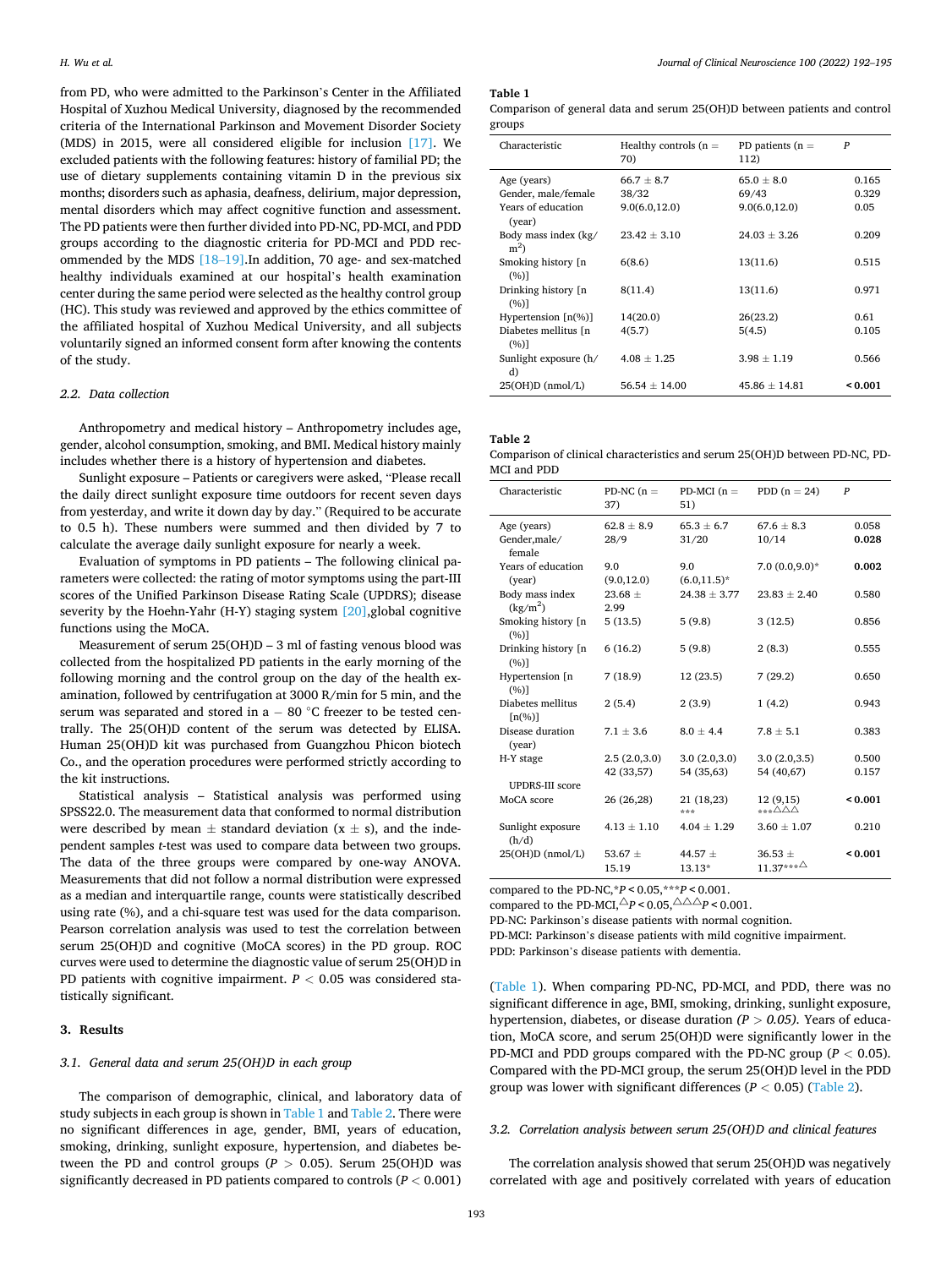and MoCA scores ( $P < 0.05$ ) in PD patients (Table 3). After adjusting for age, gender, BMI, years of education and sunlight exposure, partial correlation analysis was used to show that serum 25(OH)D was still positively associated with MoCA (*P <* 0.001).

# *3.3. Regression analysis between serum 25(OH)D and the occurrence of cognitive impairment in PD patients*

Three regression models were constructed with the presence or absence of cognitive impairment as dependent variables (yes  $= 1$ , no  $=$ 0). The results of binary logistic regression analysis using these three model indicators as independent variables showed that higher serum 25 (OH)D was an independent protective factor for the cognitive impairment in PD(*OR* = 0.949, 95%*CI*=(0.915–0.984), *P* = 0.005). (Table 4).

# *3.4. ROC curve of serum 25(OH)D in diagnosing the occurrence of cognitive impairment in PD patients*

The ROC curve for serum 25(OH)D in diagnosing the occurrence of cognitive impairment in PD patients is shown in Fig. 1. The area under the curve was 0.713 (95% *CI* 0.616–0.810), and the optimal cutoff value was 40.75 nmol/L with 53.3% sensitivity and 86.5% specificity. (Fig. 1).

### **4. Discussion**

This is one of the few studies investigating the association between serum 25(OH)D and cognitive impairment in Chinese PD patients. This study showed decreased serum 25(OH)D in PD patients compared to healthy controls and no significant differences in light hours between the two groups, suggesting that there may be some endogenous alteration in serum 25(OH)D in PD patients. This is similar to the study by Wang L et al. [\[10\]](#page-3-0). However, compared with previous studies, both healthy controls and PD patients in this study had more prolonged sunlight exposure, which may be related to differences in local lifestyle habits and latitude of the area.

Furthermore, this study found no significant differences in disease duration and UPDRS-III score among the three groups, including PD-NC, PD-MCI, and PDD, but serum 25(OH)D decreased in turn, and partial correlation analysis showed that serum 25(OH)D was positively correlated with MoCA scores of the patients  $(r = 0.489, P < 0.001)$ , which remained significant after adjusting for age, gender and BMI (*r* = 0.383, *P <* 0.001). Binary logistic regression analysis showed that increased serum 25(OH)D was an independent protective factor for cognitive impairment in PD. This further suggests that low serum 25(OH)D may be involved in the occurrence and development of cognitive impairment in PD patients. This is consistent with the findings of Barichella M et al. [\[21\]](#page-3-0). The underlying mechanisms of the association between 25(OH)D and cognitive impairment in PD may involve Amyloidβ (Aβ) deposition and inflammatory oxidative stress. The findings have shown that

# **Table 3**

Correlation between serum 25(OH)D and each clinical indicator in the PD patients

| variate                | 25(OH)D  |           | adjusted) | 25(OH)D (age, gender, BMI, years of<br>education and sunlight exposure |
|------------------------|----------|-----------|-----------|------------------------------------------------------------------------|
|                        | r        | $P-value$ | r         | $P$ -value                                                             |
| Age                    | $-0.099$ | 0.298     |           |                                                                        |
| Gender                 | $-0.190$ | 0.045     |           |                                                                        |
| <b>BMI</b>             | $-0.177$ | 0.062     |           |                                                                        |
| Years of education     | 0.232    | 0.014     |           |                                                                        |
| Sunlight exposure      | 0.143    | 0.054     |           | -                                                                      |
| Disease duration       | 0.09     | 0.346     | 0.094     | 0.333                                                                  |
| H-Y stage              | $-0.102$ | 0.283     | $-0.084$  | 0.389                                                                  |
| <b>UPDRS-III score</b> | $-0.082$ | 0.392     | $-0.094$  | 0.336                                                                  |
| MoCA score             | 0.489    | <0.001    | 0.358     | <0.001                                                                 |

#### **Table 4**

Association between serum 25(OH)D and the risk of incident cognitive impairment in PD patients by binary logistic regression analysis

| Model   | В        | SE    | Wald $\chi^2$ | OR(95% CI)             | P-value        |
|---------|----------|-------|---------------|------------------------|----------------|
| Model 1 | $-0.059$ | 0.016 | 13.33         | $0.943(0.914 - 0.973)$ | $<$ 0.001 $\,$ |
| Model 2 | $-0.056$ | 0.017 | 10.67         | $0.946(0.915 - 0.978)$ | 0.001          |
| Model 3 | $-0.052$ | 0.019 | 7.819         | $0.949(0.915 - 0.984)$ | 0.005          |

Model 1:Unadjusted.

Model 2:After adjusting for age and sex.

Model 3:After adjustment for age, sex, BMI, years of education, disease duration and sunlight exposure.



**Fig. 1.** ROC curve of serum 25 (OH)D in diagnosing the occurrence of cognitive impairment in PD patients

Vitamin D is beneficial for the alleviation of Aβ neurotoxicity, and it might elicit its neuroprotection against Aβ neurotoxicity through an interplay with GDNF-signaling [\[22\].](#page-3-0) In addition, vitamin D reduced the activity of the A $\beta$  producing enzymes BACE1 and  $\gamma$ -secretase, increasing the activity of its degrading enzyme, neprilysin, to decreased Aβ-production and increased Aβ-degradation in neuroblastoma cells or vitamin D deficient mouse brains [\[23\].](#page-3-0) A prospective cohort study of patients with MCI found that vitamin D supplementation increased plasma levels of Aβ1-40 and improved cognitive function in patients, suggesting that Vitamin D may improve cognitive impairment by participating in the clearance of A $\beta$  in the brain [\[24\].](#page-3-0) Moreover, vitamin D has antiinflammatory effects, and studies have shown that vitamin D can inhibit the production of pro-inflammatory factors such as TNF-α and IL-6 from macrophages by targeting the MAPK pathway [\[25\]](#page-3-0). Vitamin D can also increase the expression of IL-10, creating a feedback loop via SOCS3 that downregulates the pro-inflammatory immune response by activated microglia, thus alleviating the nervous system inflammatory response [\[26\]](#page-3-0). In a model of systemic inflammatory response constructed by intraperitoneal injection of lipopolysaccharide (LPS), the passive avoidance and spatial learning ability of rats decreased. IL-6 and lipid peroxide expression, after pretreatment with oral vitamin D, were decreased, whereas the activity of catalase (CAT), superoxidase dismutase (SOD) and total thiol were significantly increased in hippocampal tissue, indicating that vitamin D had a protective effect against inflammation-induced impairment of memory function by inhibiting oxidative stress and inflammation in the hippocampus [\[27\].](#page-3-0) Moreover, low vitamin D status may be associated with the regulation of synaptic transmission and remodeling effects on the extracellular matrix and maybe with disruption of hippocampal structural connectivity, leading to synaptic abnormalities that contribute to cognitive impairment in